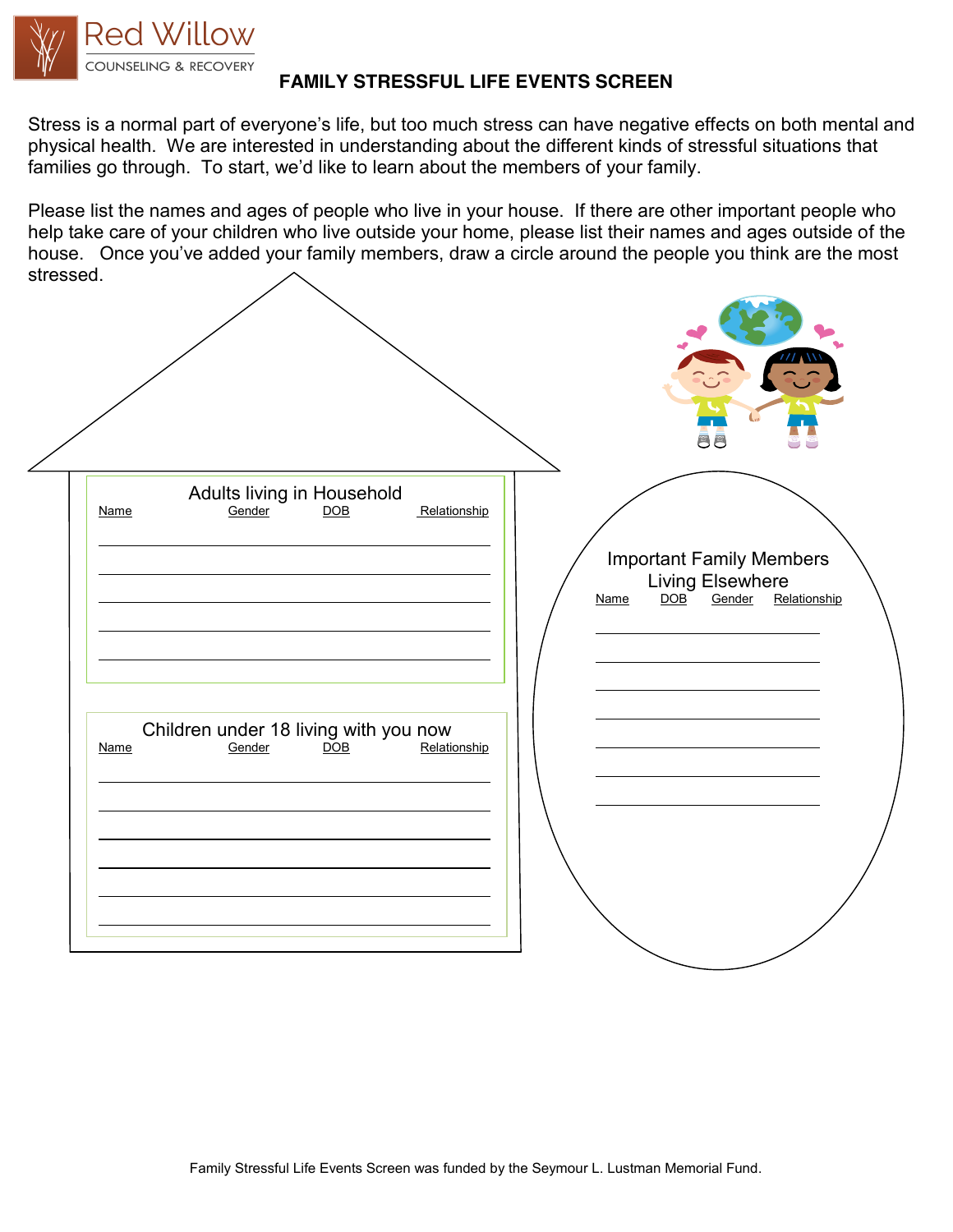## **CLIFFORD BEERS CLINIC FAMILY STRESSFUL LIFE EVENTS SCREEN**

Many people experience things in life that are very upsetting and which would be frightening or stressful to nearly anyone. Please think about the family members you listed on the last page when you answer these questions. Thank you.

| <b>STRESSORS:</b>                                                                                                                                                                                                         | Yes | No |
|---------------------------------------------------------------------------------------------------------------------------------------------------------------------------------------------------------------------------|-----|----|
| 1. Has anyone in your family had medical problems or developmental delays that take<br>a lot of time and energy? Examples: asthma, ear infections, diabetes, learning disabilities,<br>autism, etc.                       |     |    |
| 2. Has anyone in your family had a serious medical issue?<br>Examples: birth defect, cancer, heart attack, HIV, obesity or operation                                                                                      |     |    |
| 3. Has anyone in your family had mental health issues?<br>Examples: been depressed, anxious, attempted to kill or hurt themselves, had explosive anger or<br>not able to leave the house                                  |     |    |
| 4. Has anyone in your family used drugs, medication or alcohol to an extent that<br>caused someone to worry about them, caused problems for people around them, or<br>interfered with their functioning?                  |     |    |
| 5. Has anyone in your family had any stressful or unexpected events related to life<br>changes?<br>Examples: entry into school, children leaving home after graduation                                                    |     |    |
| 6. Has anyone in your family had any stressful or unexpected events related to the<br>couple relationship?<br>Examples: a new marriage or re-marriage, or a separation or divorce                                         |     |    |
| 7. Has anyone in your family had an untimely, sudden or stressful death?<br>Examples: murder, suicide, stillbirth, overdose, death of a family member                                                                     |     |    |
| 8. Has anyone in your family been separated from someone who s/he depends on for<br>love or security for more than a few days?<br>Examples: kidnapping, immigration, loss of custody/visitation, parent abandoning family |     |    |
| 9. Has anyone in your family been separated from someone who s/he depends?<br>Examples: DCF removal, foster care, placement with a relative, in a hospital or residential facility                                        |     |    |
| 10. Has anyone in your family had a job that caused them to be at risk, live away from<br>the family, or caused the family to move?<br>Examples: working as a police officer, fire-fighter, in the military               |     |    |
| 11. Has there ever been a time when your family had unstable housing?<br>Examples: had no place to live, slept in a shelter, moved more than 3 times in a year, been evicted,<br>lived in a hotel                         |     |    |
| 12. Has a family member ever been sent to prison?                                                                                                                                                                         |     |    |